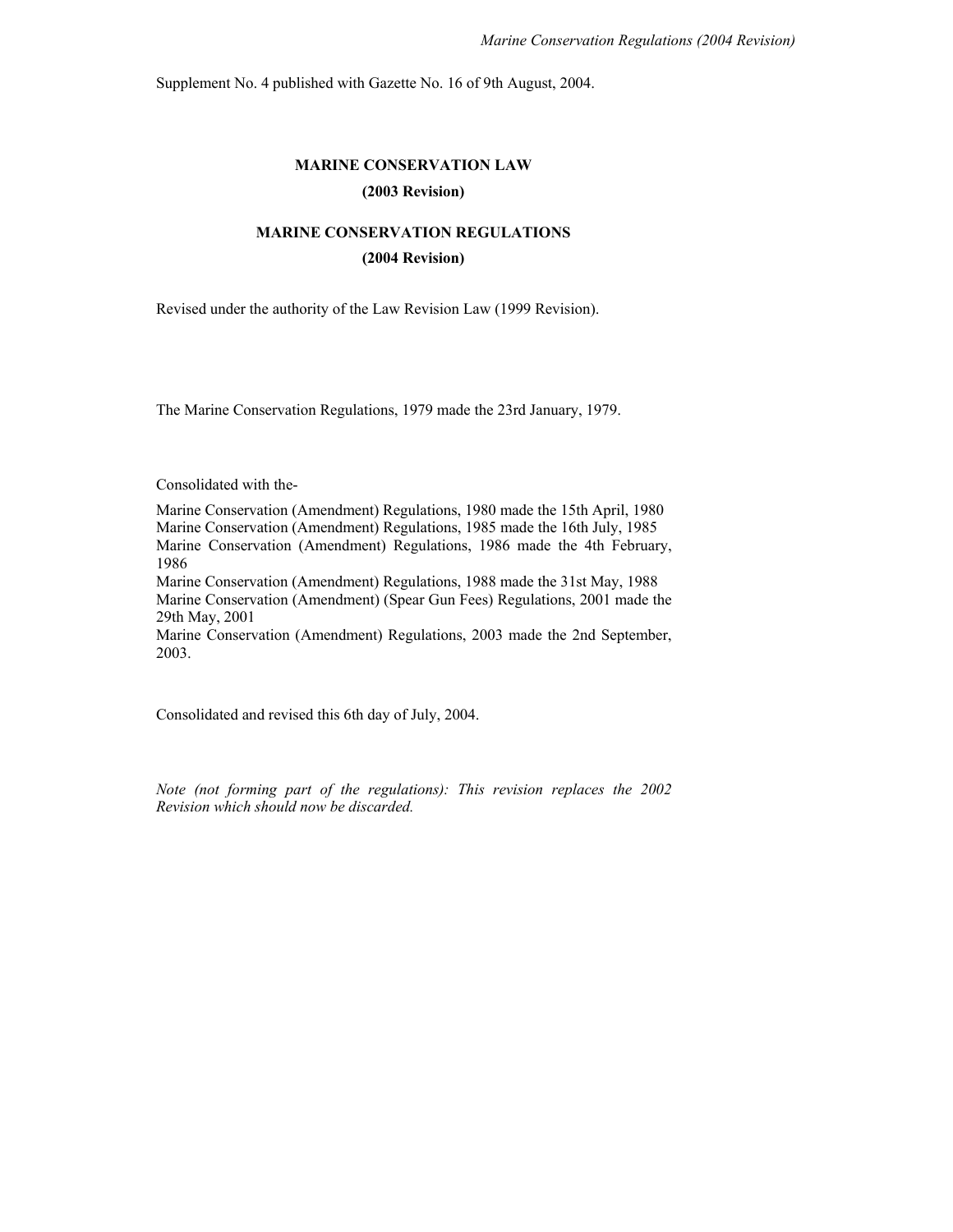*Marine Conservation Regulations (2004 Revision)*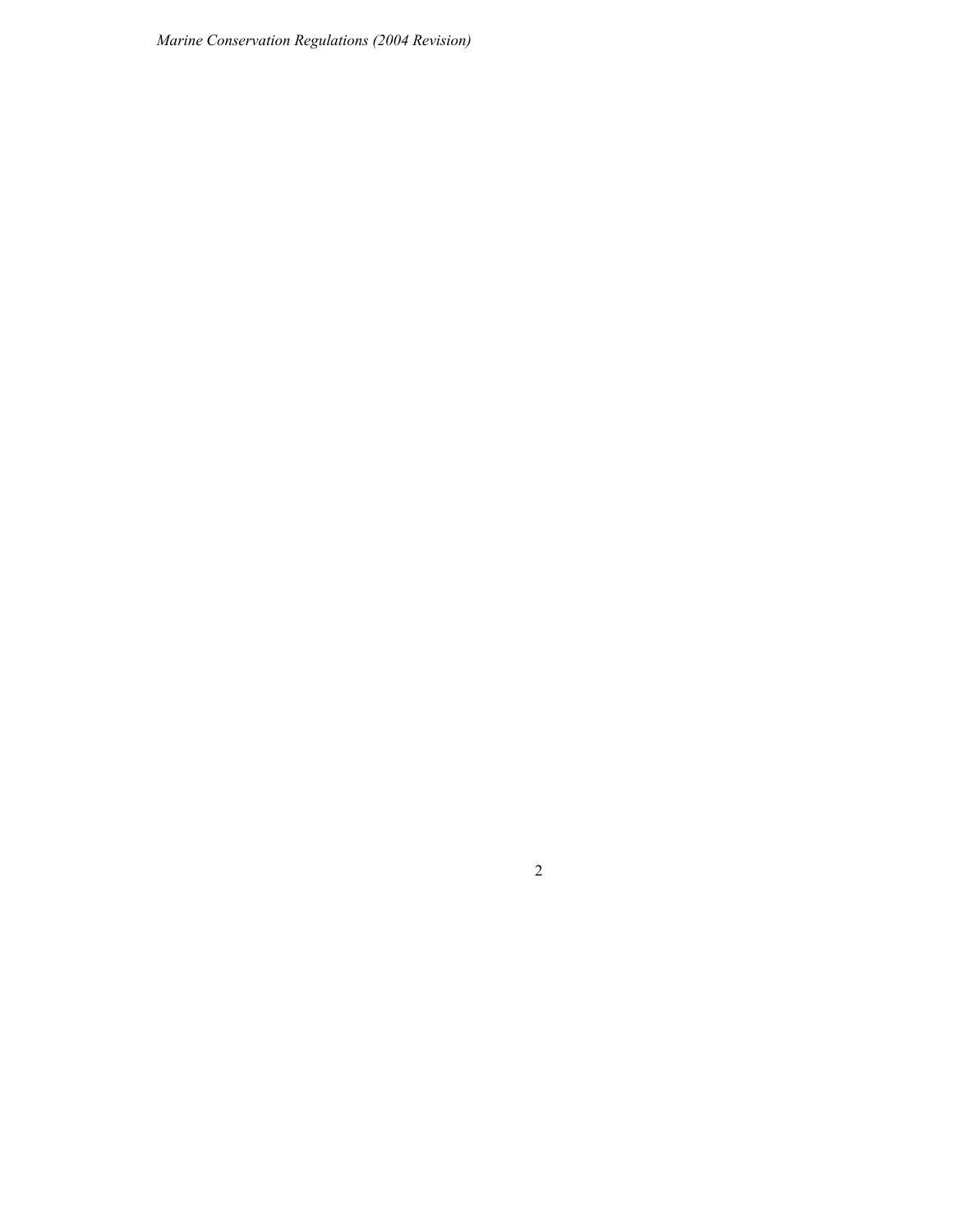## **MARINE CONSERVATION REGULATIONS**

### **(2004 Revision)**

## **ARRANGEMENT OF REGULATIONS**

- 1. Citation
- 2. Definition
- 3. Seizure, disposal, etc., of marine life caught in contravention of Law
- 4. Badges, insignia and identification cards
- 5. Forms
- 6. Fees
- 7. Penal
- 8. No-diving zones
- 9. Damage to coral reef First Schedule: Badges and insignia Second Schedule: Identification card Third Schedule: Letter of appointment Fourth Schedule: Forms Fifth Schedule: Fees Sixth Schedule: No-diving zones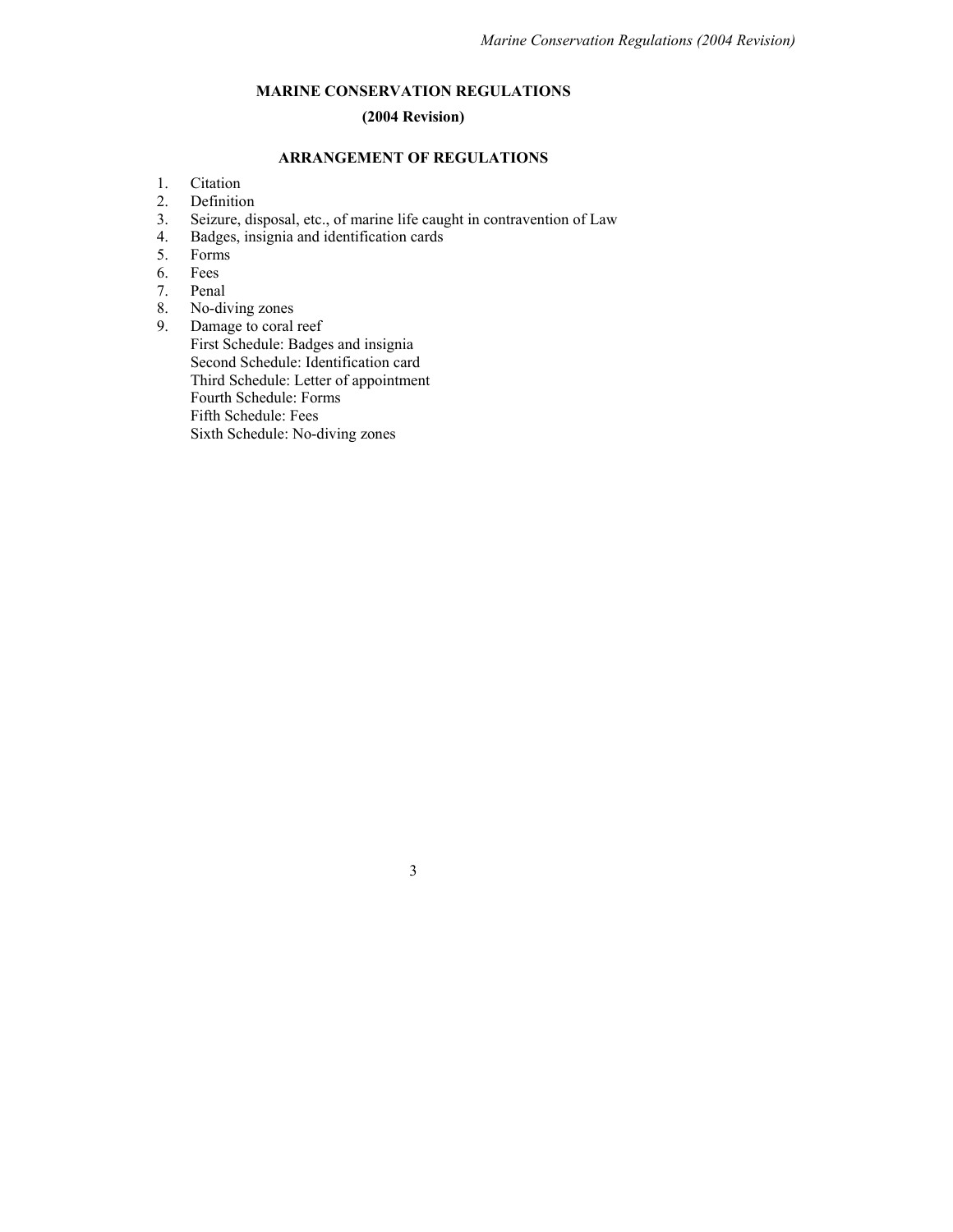*Marine Conservation Regulations (2004 Revision)*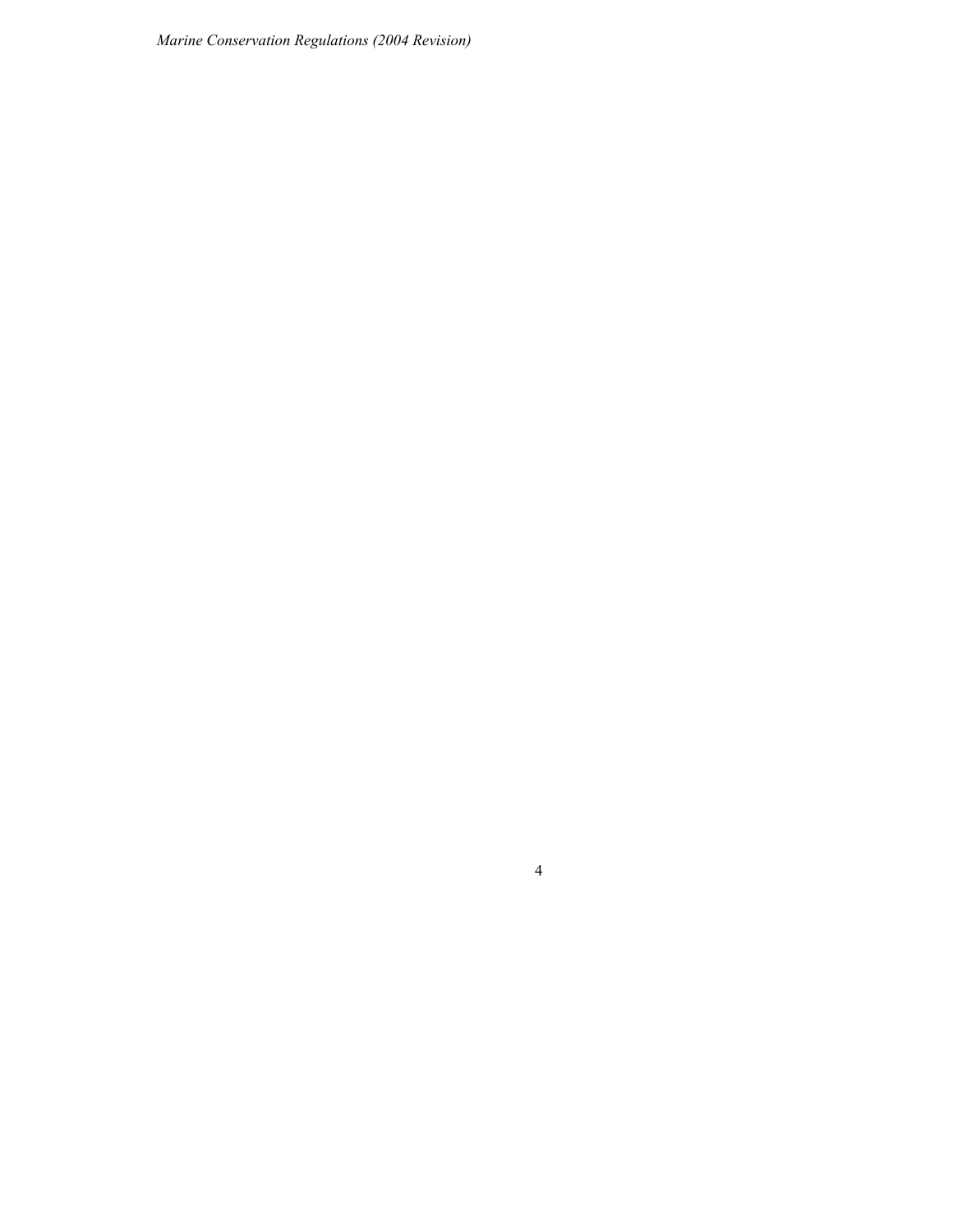#### **MARINE CONSERVATION REGULATIONS**

### **(2004 Revision)**

1. These regulations may be cited as the Marine Conservation Regulations Citation (2004 Revision).

2. In these regulations - Definition

"Law" means the Marine Conservation Law (2003 Revision) and its subordinate legislation;

3. A Fisheries Officer, in any place in which under section 5(4) he may lawfully search any person, may seize any marine life which he has reason to believe has been caught in the commission of an offence or which is possessed in contravention of the Law, and he may, in his discretion -

- (a) return such marine life to its natural habitat;
- (b) retain it for production in evidence; or
- (c) dispose of it in any manner he deems expedient:

Provided that, if such disposal is effected by way of sale, the net proceeds thereof shall be paid into the revenues of the Islands.

4. (1) The badges and insignia prescribed in the First Schedule shall be worn and displayed by Fisheries Officers whenever they are performing their duties as such.

(2) The Board shall issue to each Fisheries Officer an identification card in the form set out in the Second Schedule, which card shall remain the property of the Board. Each Fisheries Officer shall carry his identification card with him whenever performing his duties as such and shall, on reasonable demand being made by any person, produce such card for the inspection of that person.

5. Letters of appointment of Fisheries Officers and the forms to be used in the application for and granting of licences and authorisation under the Law are prescribed in the Third and Fourth Schedules respectively. Forms

6. Fees to be charged in connection with licences and authorisation under the Fees Law are prescribed in the Fifth Schedule.

7. Whoever resists or obstructs a Fisheries Officer in the discharge of any duty under the Law is guilty of an offence. Penal

8. (1) The areas described in the Sixth Schedule are designated as no-diving No-diving zones zones.

5

2003 Revision

Seizure, disposal, etc., of marine life caught in contravention of Law

Badges, insignia and identification cards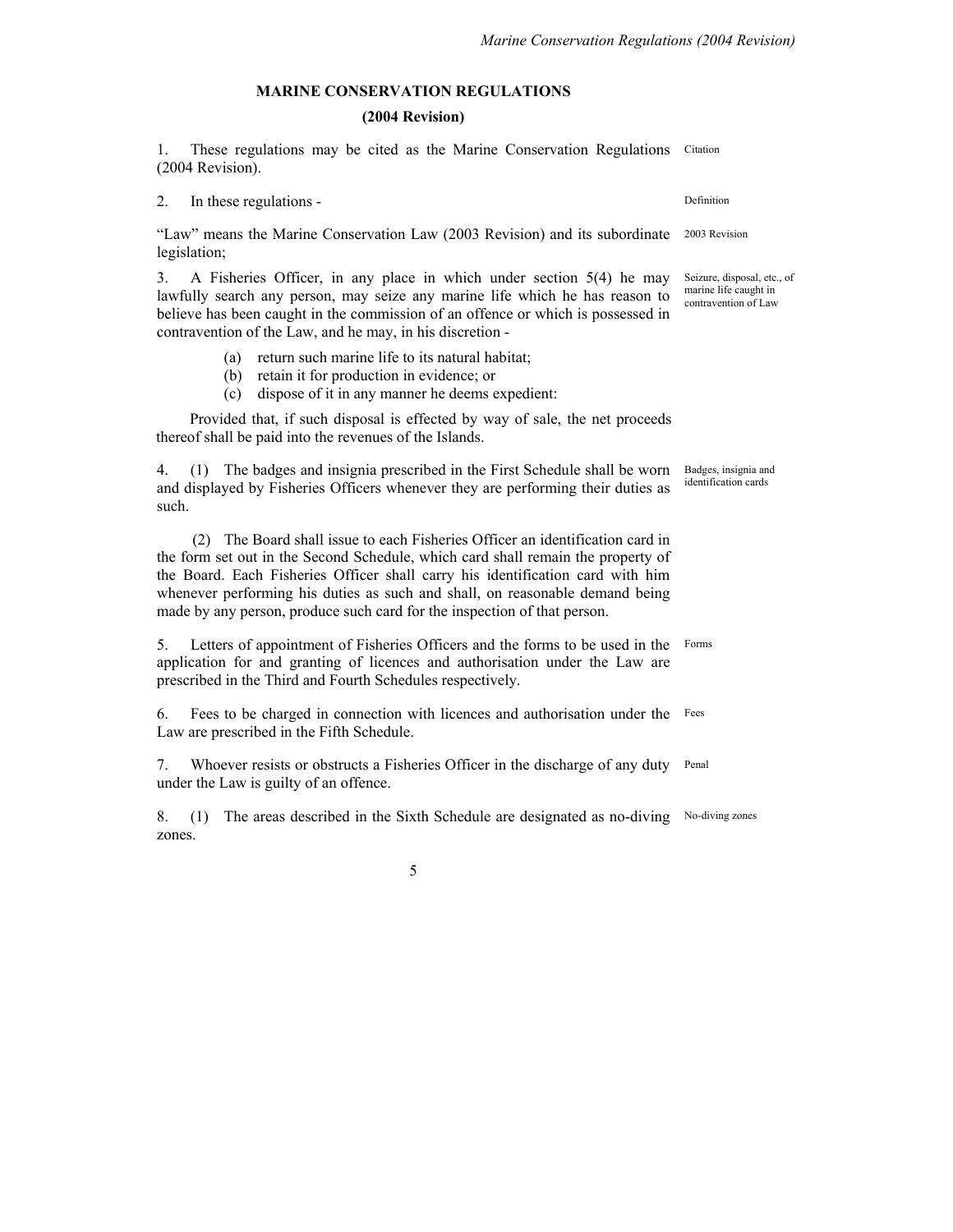(2) Scuba diving in a no-diving zone is prohibited.

Damage to coral reef

9. (1) Whoever anchors any vessel exceeding twenty feet in length or a commercial vessel, or allows any of such vessels to be anchored, in such a manner that damage is caused to the coral by an anchor, chain or any similar contrivance, is guilty of an offence.

(2) In this regulation-

"commercial vessel" means a vessel which is for hire for the carriage of passengers or which is carrying passengers as part of a charter or other commercial venture.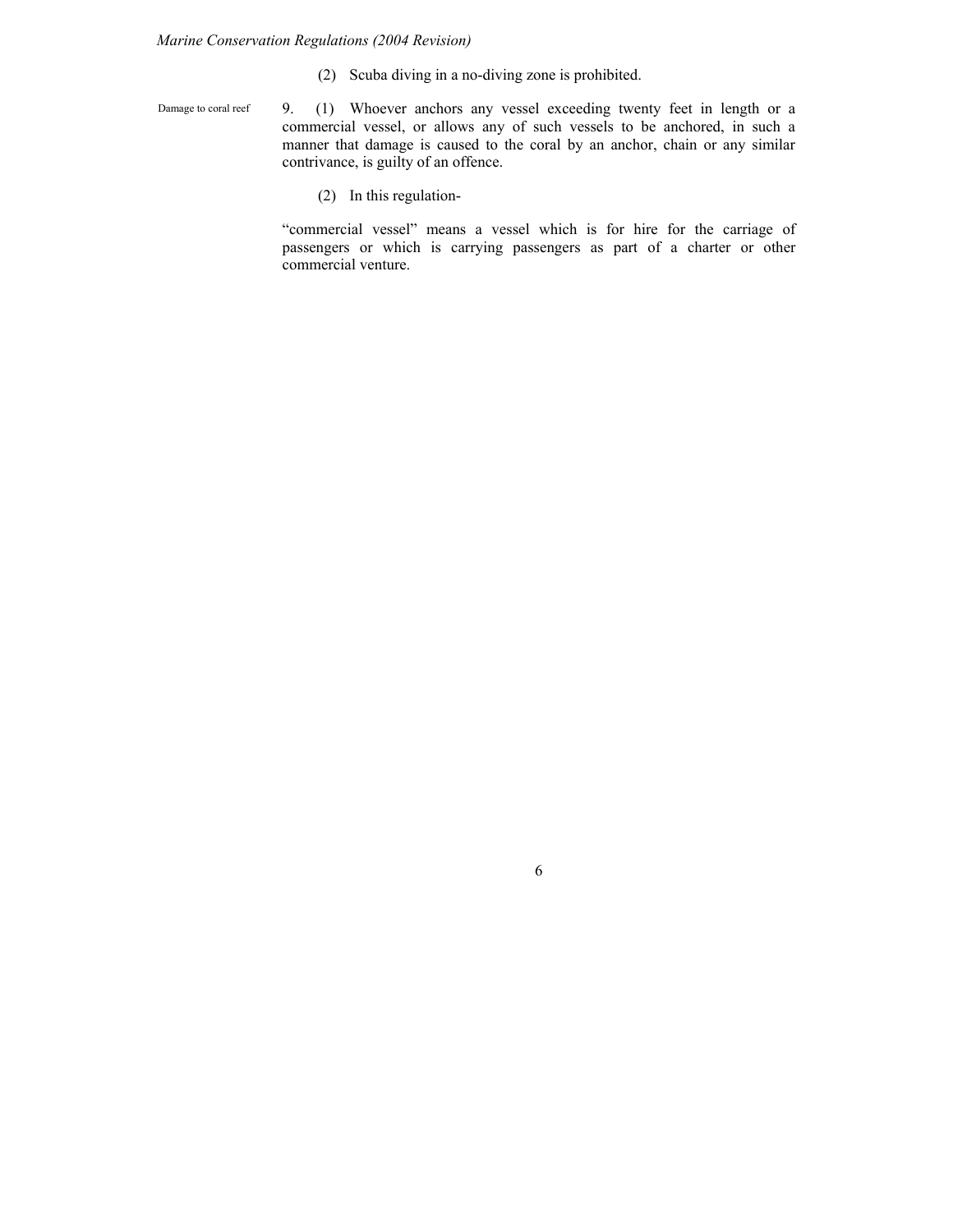### **FIRST SCHEDULE**

(Regulation 4)

### **Badges and Insignia**

The following are the prescribed badges and insignia for the purpose of regulation 4-

- (a) badges or insignia prescribed to be displayed or worn by game wardens under the Animals Law (2003 Revision); and
- (b) flags of the dimensions and colour indicated below when displayed on any vessel or vehicle.

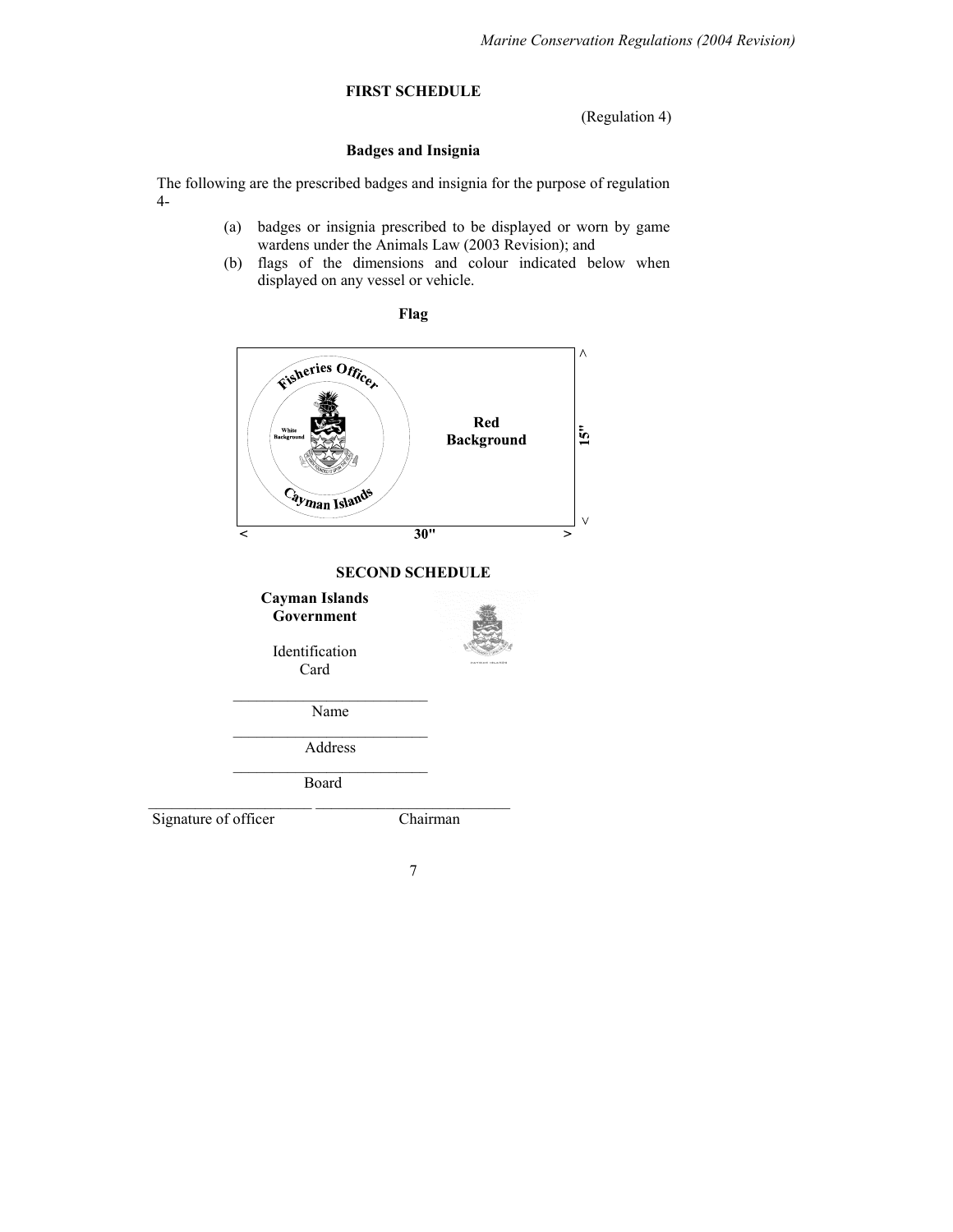### **THIRD SCHEDULE**

#### **Letter of Appointment**

(Regulation 5)

### **MARINE CONSERVATION LAW**

#### **(2003 Revision)**

### **LETTER OF APPOINTMENT**

In exercise of the power conferred upon the Marine Conservation Board under section 5 of the Marine Conservation Law (2003 Revision) the Board hereby appoints -

-------------------------------------------------------------------------------------

*(name and designation of person appointed)*

to be a Fisheries Officer to perform any duty he is required to perform under the Marine Conservation Law (2003 Revision).

*(Note: Section 5 of the Marine Conservation Law (2003 Revision) is printed, for general information, on the back of this Letter of Appointment)*

### **FOURTH SCHEDULE**

#### **Forms**

**Form MC 1** 

## **MARINE CONSERVATION LAW**

#### **(2003 Revision)**

(Regulation 5 )

## **APPLICATION TO THE MARINE CONSERVATION BOARD**

## **(Section 10 (2))**

I,------------------------------------- of----------------------------------------------, hereby apply to the Board for a licence to carry out research and development in restricted marine areas as follows -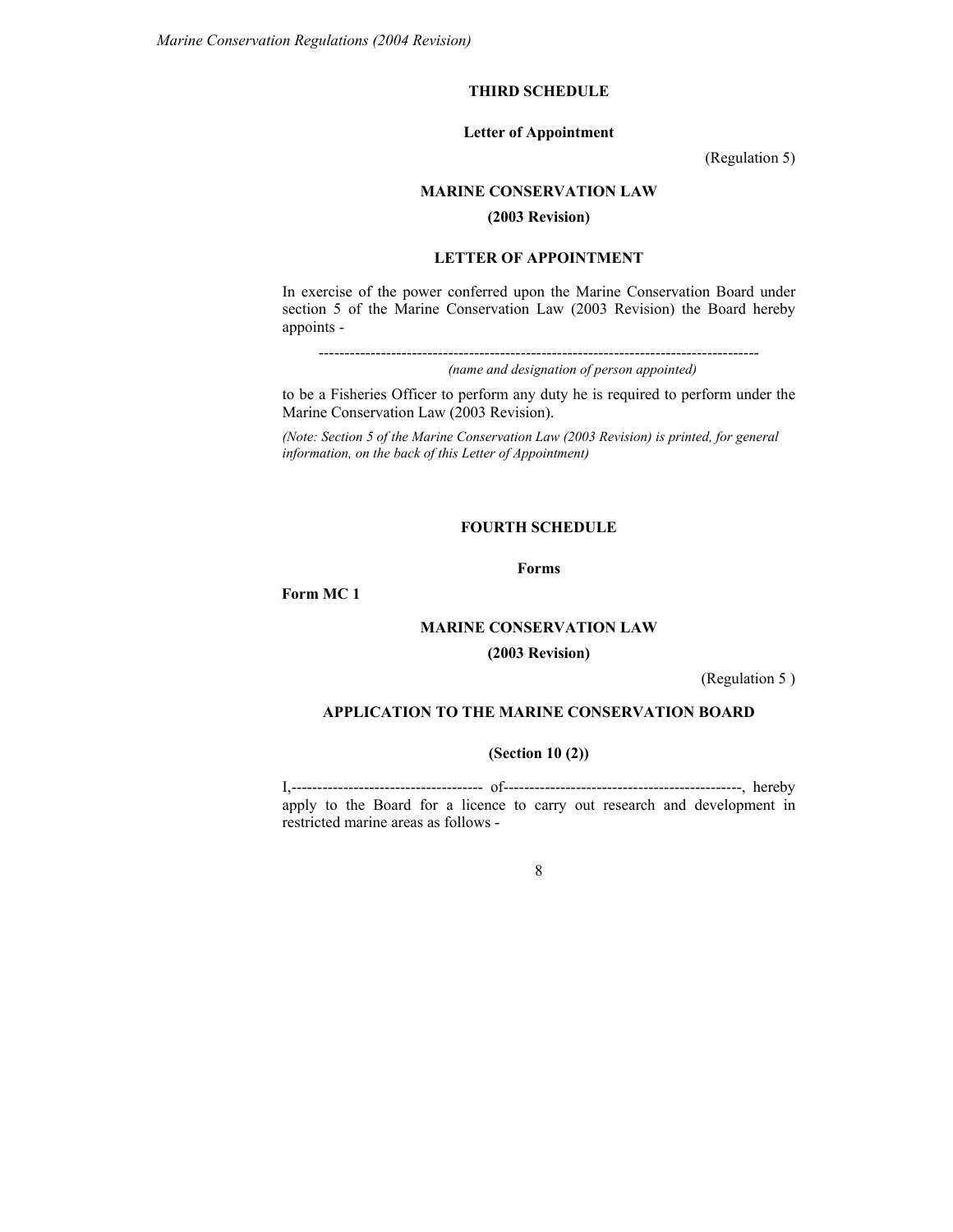| Particulars of research and development-                                                 |  |
|------------------------------------------------------------------------------------------|--|
| Particulars of restricted marine areas-                                                  |  |
| Names of all persons in respect of whom the licence is requested-                        |  |
| Description of vehicles, vessels and gear proposed to be used for the above<br>purposes- |  |
| Times and dates when the proposed project is to be carried out-                          |  |
| Signature and address of applicant-                                                      |  |
| ---------------------------<br>Address<br>Signature                                      |  |
|                                                                                          |  |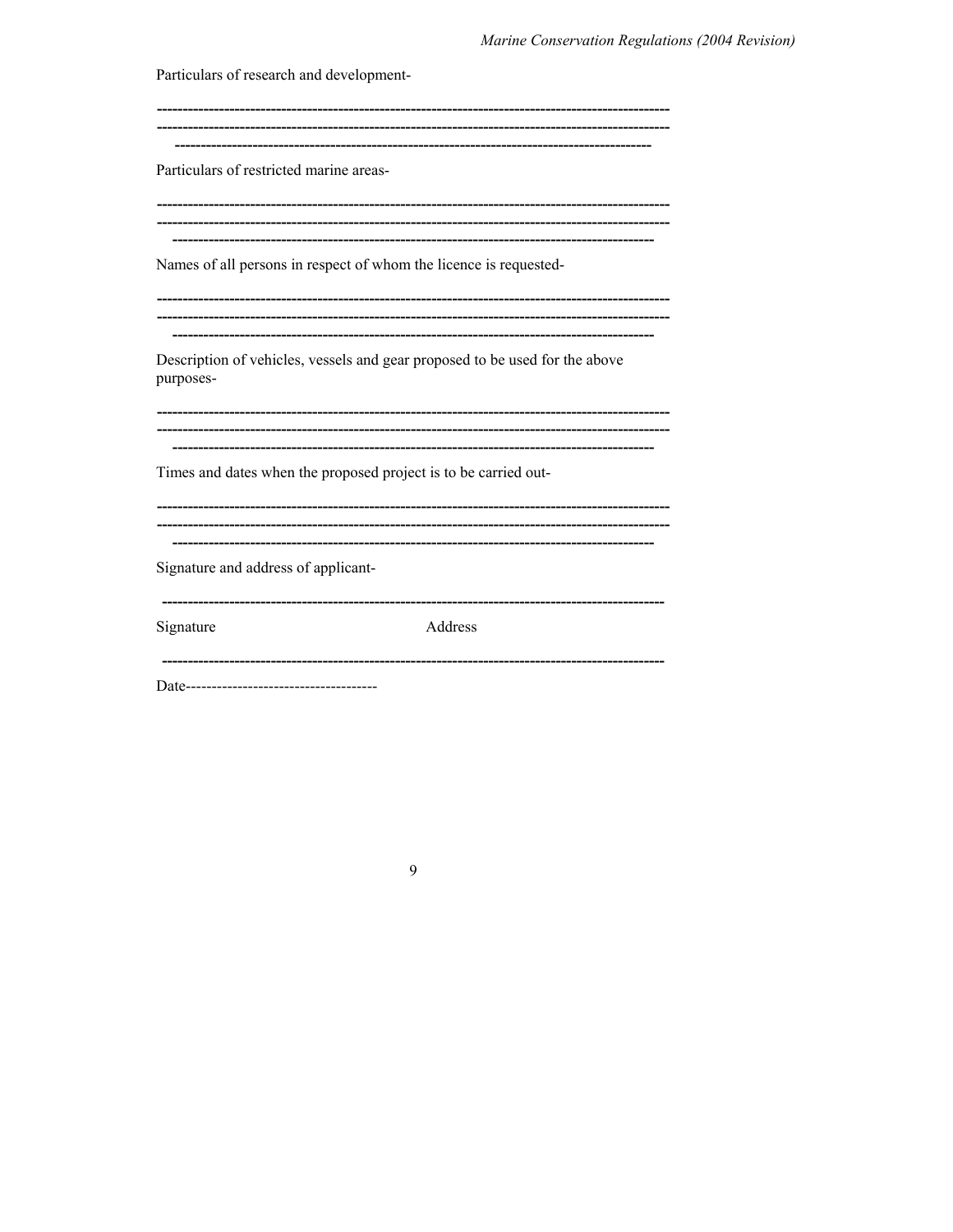### **MARINE CONSERVATION LAW**

### **(2003 Revision)**

### **LICENCE FOR THE PURPOSE OF SECTION 10 (2)**

This is to certify that -------------------------------------of-----------------------------, is licensed under section 10 (2) for the purposes and subject to the conditions and restrictions to the marine areas set forth below-

This licence is valid until-

-------------------------------------------------------------------------------------------------

**------------------------------------------------------** Chairman of the Marine Conservation Board

Date --------------------------------

#### **Form MC 3**

## **MARINE CONSERVATION LAW**

## **(2003 Revision)**

To---------------------------------------------------------------------------------------------

of-----------------------------------------------------------------------------------------------

### **AUTHORITY UNDER SECTION 15**

| is authorised to take the following - |
|---------------------------------------|
|                                       |

at the places and times and upon the conditions given below-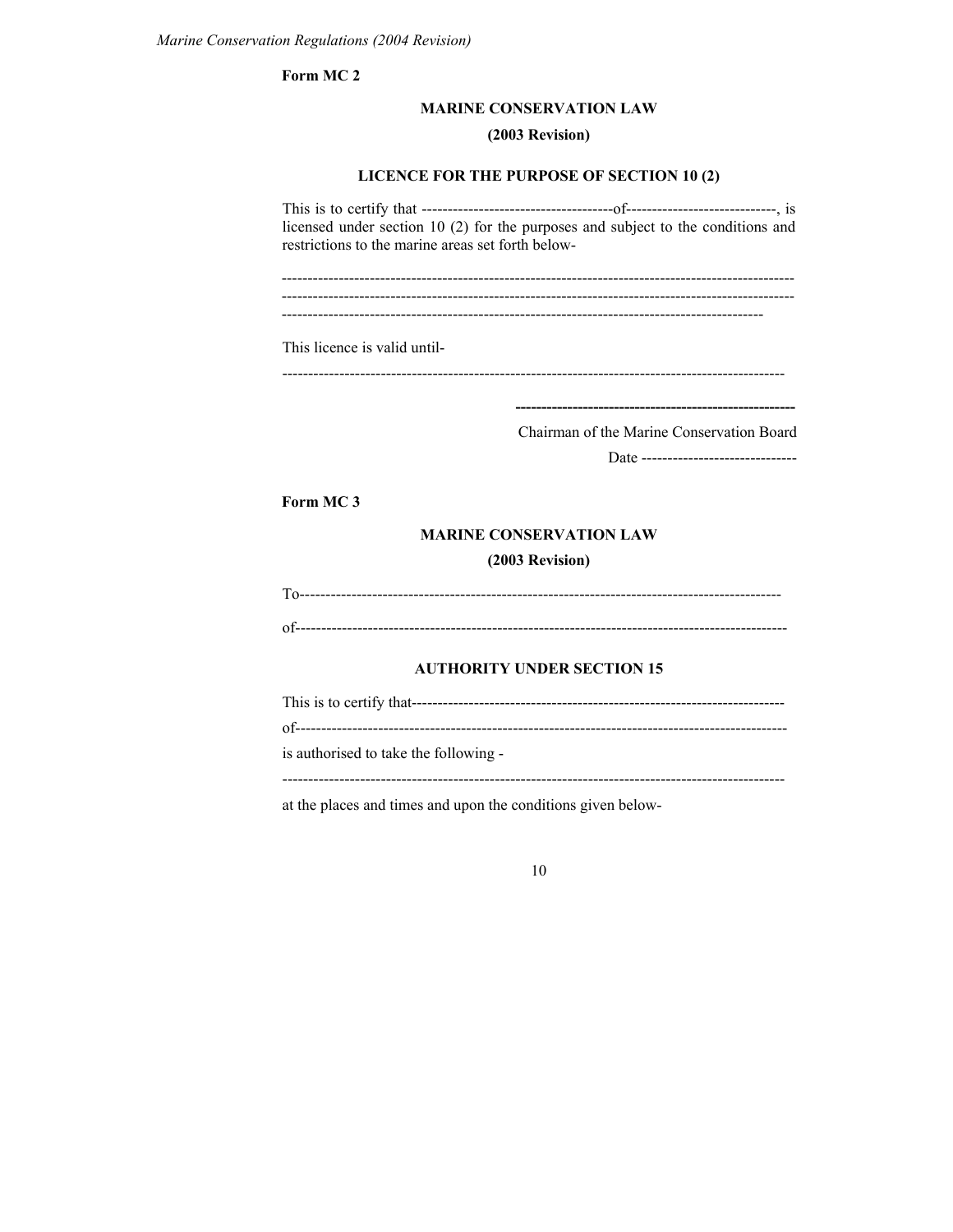Marine Conservation Regulations (2004 Revision)

| ----is acknowledged.  |
|-----------------------|
| Chairman of the Board |

Date ---------------------------

## Form MC 4

# **MARINE CONSERVATION LAW**

## (2003 Revision)

## APPLICATION FOR A LICENCE UNDER SECTION 18

## TO THE MARINE CONSERVATION BOARD

| hereby apply for a licence to take-                                                        |  |
|--------------------------------------------------------------------------------------------|--|
|                                                                                            |  |
|                                                                                            |  |
| at the following places-                                                                   |  |
|                                                                                            |  |
|                                                                                            |  |
| The prescribed application fee of \$-------------------------------- is enclosed herewith. |  |
|                                                                                            |  |
|                                                                                            |  |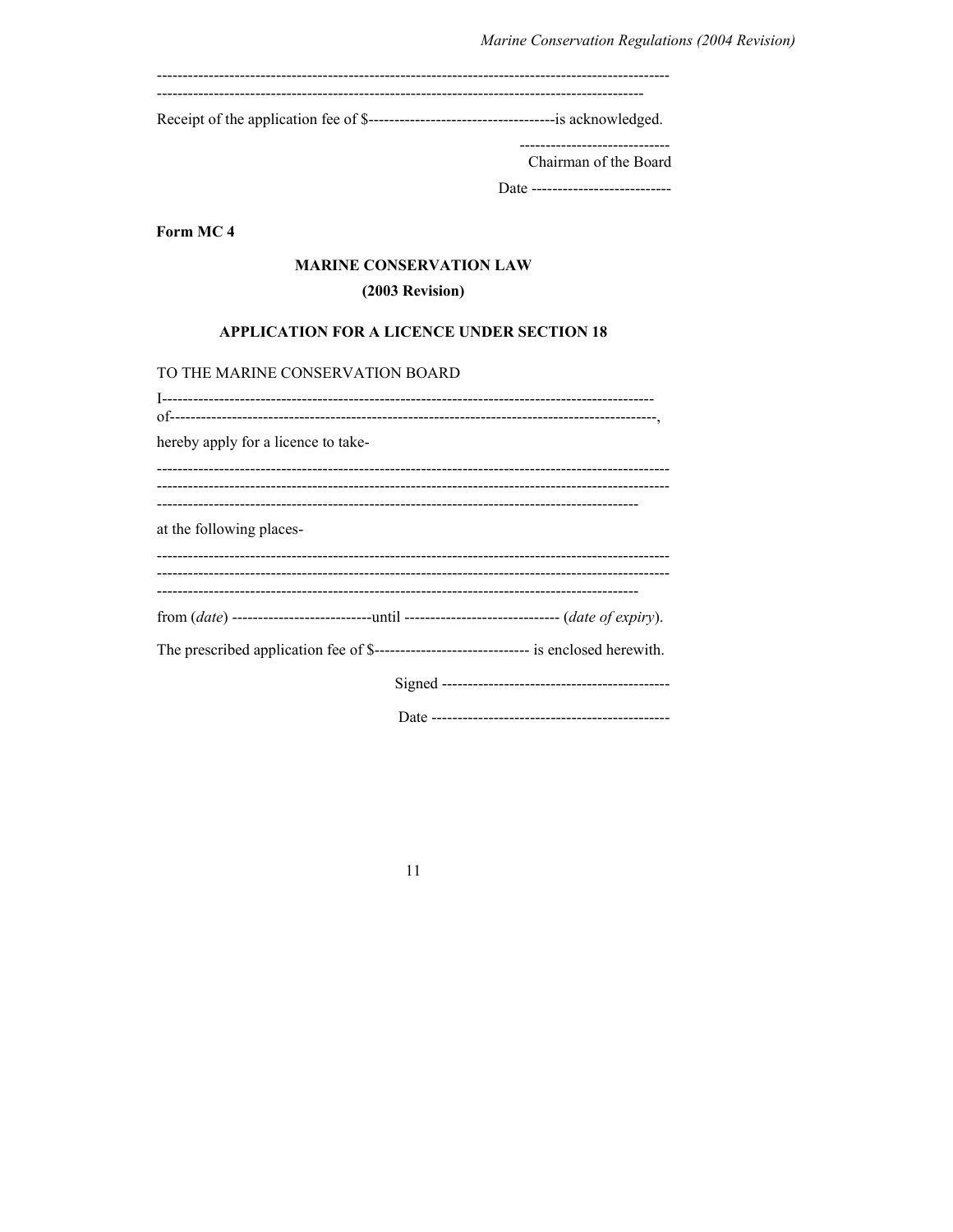### **MARINE CONSERVATION LAW**

## **(2003 Revision)**

## **(Section 18)**

| is hereby licensed under the above Law to take-                                                                                                                                                                |
|----------------------------------------------------------------------------------------------------------------------------------------------------------------------------------------------------------------|
| upon the following terms and conditions-                                                                                                                                                                       |
| Receipt of the prescribed application fee of \$------------------ is hereby acknowledged.<br>Note: Where a licence is refused \$10 of the application fee will be retained<br>against administrative expenses. |

### **Form MC 6**

## **MARINE CONSERVATION LAW**

## **(2003 Revision)**

## **(Section 16)**

## **Application to Use a Seine Net in Cayman Waters**

| hereby apply for a licence to use a seine net in Cayman Waters.<br>Please complete the following information- |
|---------------------------------------------------------------------------------------------------------------|
| 1. Number of years you have been fishing with seines in Cayman waters-                                        |
|                                                                                                               |
| 3. Types of fish caught ------------jacks; -----------joggle eyes; -----------reef fish;                      |
|                                                                                                               |
|                                                                                                               |
|                                                                                                               |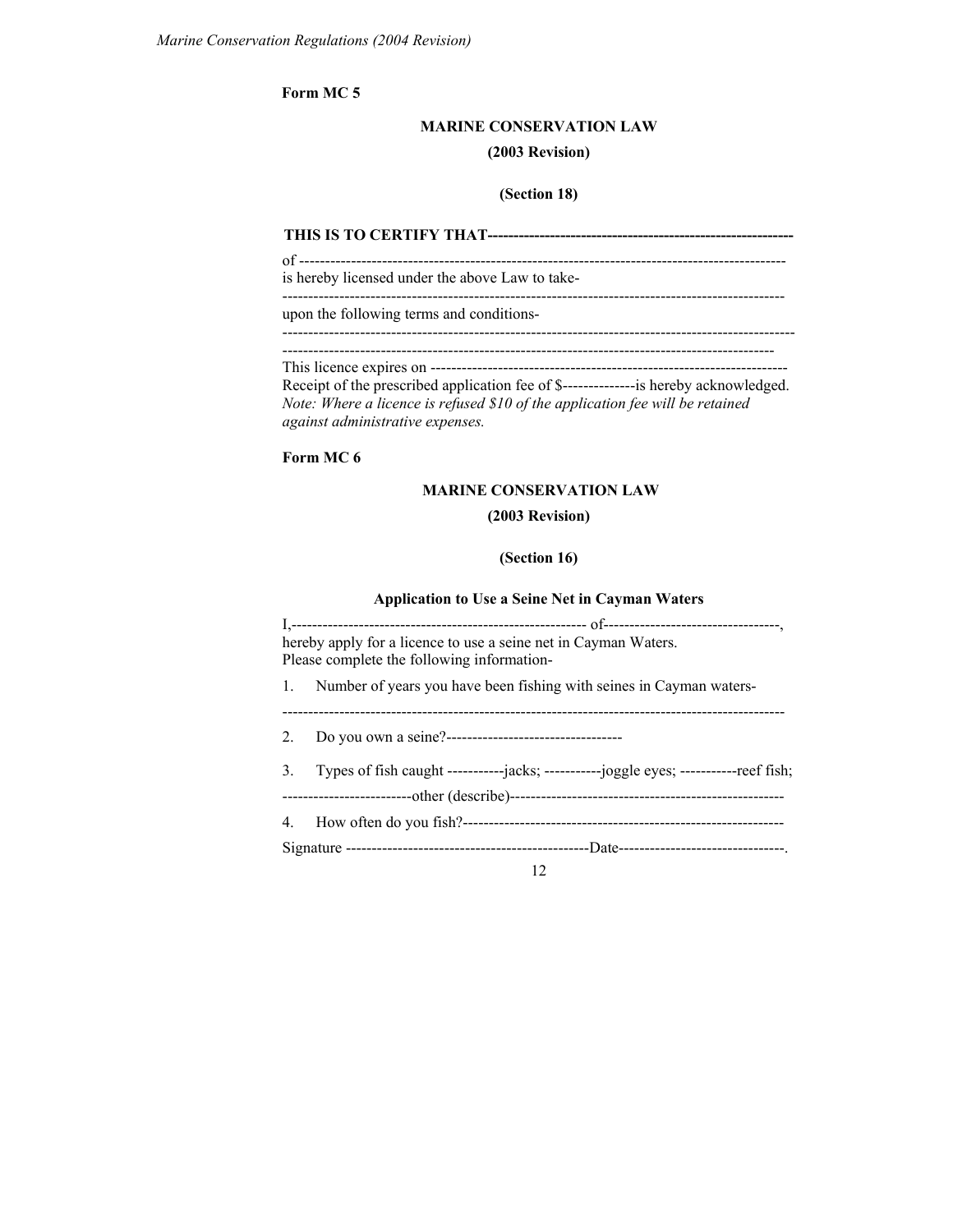Form MC<sub>7</sub>

## MARINE CONSERVATION LAW

## (2003 Revision)

## (Section 16)

## **LICENCE**

| $of$ ------                                                                                                                                                                  |
|------------------------------------------------------------------------------------------------------------------------------------------------------------------------------|
| licensed by the Marine Conservation Board under section 16 to use a seine net in<br>Cayman Waters subject to the following conditions-<br>---------------------------------- |
|                                                                                                                                                                              |
|                                                                                                                                                                              |
|                                                                                                                                                                              |
| --------------------------                                                                                                                                                   |
|                                                                                                                                                                              |
| -----------------------------                                                                                                                                                |
|                                                                                                                                                                              |
| ------------------------------------                                                                                                                                         |
|                                                                                                                                                                              |
| -------------------------------<br>--------------------------------                                                                                                          |
|                                                                                                                                                                              |
| ---------------------------------                                                                                                                                            |
|                                                                                                                                                                              |
|                                                                                                                                                                              |
| ---------------------------                                                                                                                                                  |
| --------------------------------                                                                                                                                             |
|                                                                                                                                                                              |
|                                                                                                                                                                              |
|                                                                                                                                                                              |
|                                                                                                                                                                              |
|                                                                                                                                                                              |
|                                                                                                                                                                              |
|                                                                                                                                                                              |

13

 $\mbox{Secretary/Chairman}$ Marine Conservation Board Date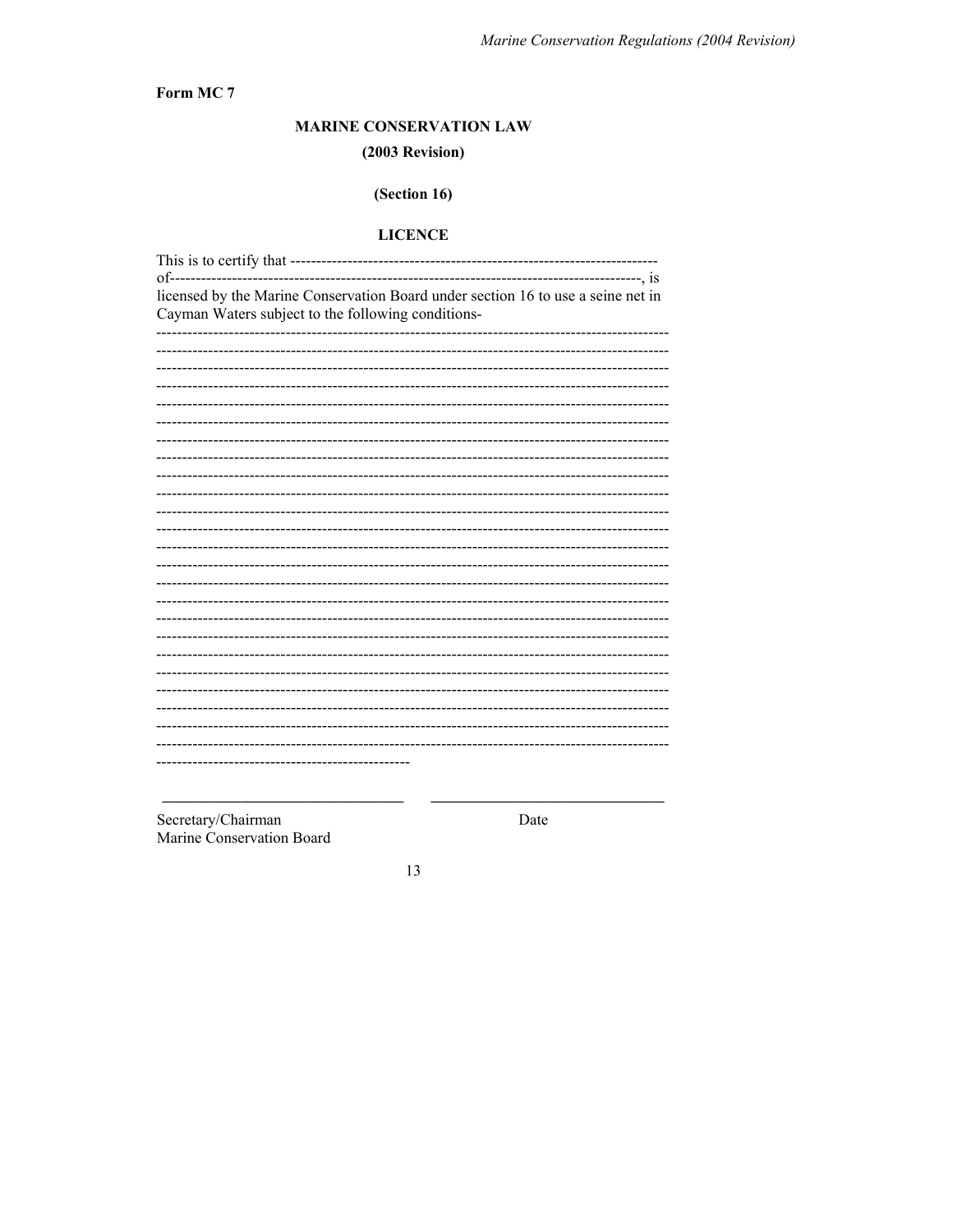## **MARINE CONSERVATION LAW**

### (2003 Revision)

# MARINE CONSERVATION (TURTLE PROTECTION) REGULATIONS (1996 Revision)

(Regulation 6)

## **Application to Take Turtles in Cayman Waters**

|    | apply for a licence to take turtles in Cayman Waters.                                                                                                                                |
|----|--------------------------------------------------------------------------------------------------------------------------------------------------------------------------------------|
|    | Please complete the following information-                                                                                                                                           |
| 1. | Number of years you have been fishing turtles in Cayman Waters-                                                                                                                      |
| 2. |                                                                                                                                                                                      |
| 3. | Average size and number of turtles caught per year-                                                                                                                                  |
|    | Loggerhead Turtle: Size ----------------------------Number----------------------------<br>Hawksbill turtle: Size---------------------------------Number----------------------------- |
| 4. | Fishing method: Net----------- Trap net--------------- Harpoon ------------------                                                                                                    |
|    |                                                                                                                                                                                      |
|    |                                                                                                                                                                                      |
|    |                                                                                                                                                                                      |
|    |                                                                                                                                                                                      |
|    |                                                                                                                                                                                      |
|    |                                                                                                                                                                                      |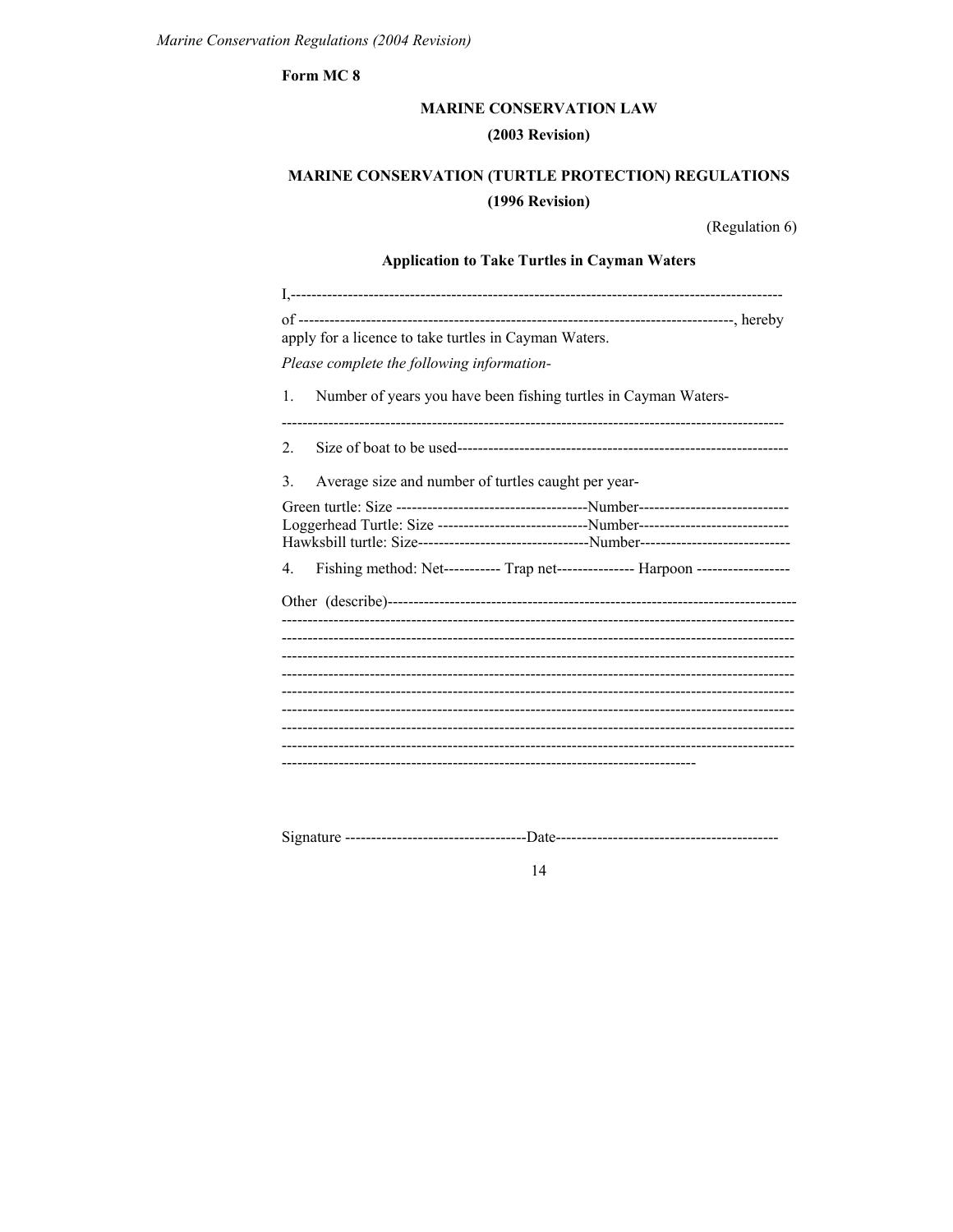### **MARINE CONSERVATION LAW**

### (2003 Revision)

## MARINE CONSERVATION (TURTLE PROTECTION) REGULATIONS (1996 Revision)

### **LICENCE**

licensed by the Marine Conservation Board under regulation 6(1) of the Marine Conservation (Turtle Protection) Regulations (1996 Revision) to take turtles within the Cayman Fisheries Zone subject to the following conditions-

Secretary/Chairman Marine Conservation Board Date

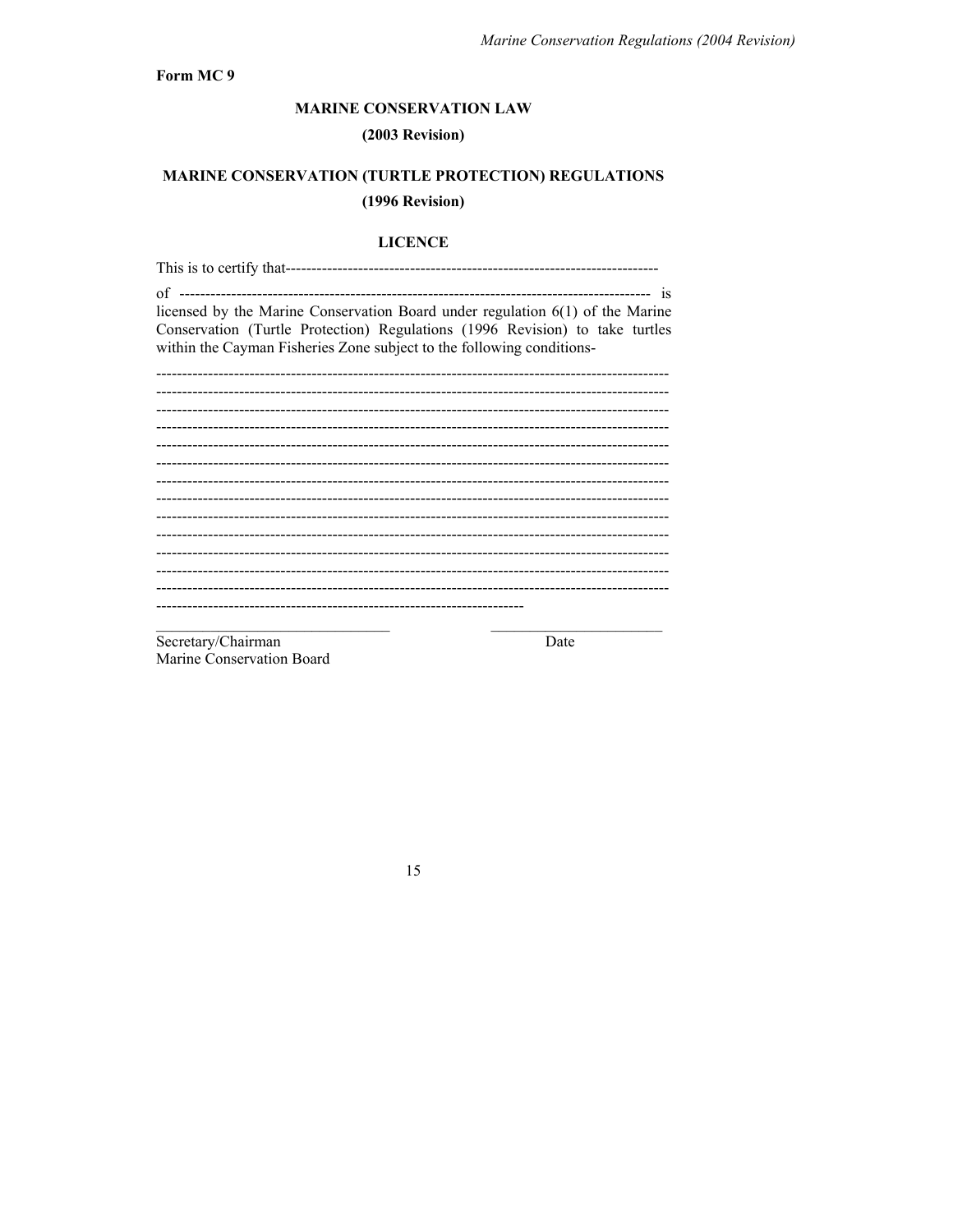## **MARINE CONSERVATION LAW**

### **(2003 Revision)**

### **(Section 15)**

## **APPLICATION FOR A SPEAR GUN OWNER'S LICENCE**

Please complete this form and return it along with a recent (6 months or less) POLICE RECORD to:

### **The Secretary, Marine Conservation Board, P.O. Box 486GT Marco Giglioli Centre, 580 North Sound Rd., George Town, Grand Cayman.**

This application will be considered by the Board at its next meeting possible. If approved, you will be notified and may pick up your license after paying a fee of CI\$50.00 at the Department of Environment. *Police record and all information below are required. Incomplete applications WILL NOT be processed.*

| * FULL NAME:    |                                        |        |          |      |
|-----------------|----------------------------------------|--------|----------|------|
|                 | First                                  | Middle |          | Last |
|                 | *RESIDENTIAL ADDRESS:                  |        |          |      |
| District        | House<br>Island                        | No.    | Road     |      |
|                 | *MAILING ADDRESS: /                    |        |          |      |
|                 | P.O. Box                               |        | District |      |
|                 | $*$ TELEPHONE: $\qquad \qquad$<br>Work | Home   |          |      |
| *DATE OF BIRTH: | Month<br>Day                           | Year   |          |      |
|                 |                                        |        |          |      |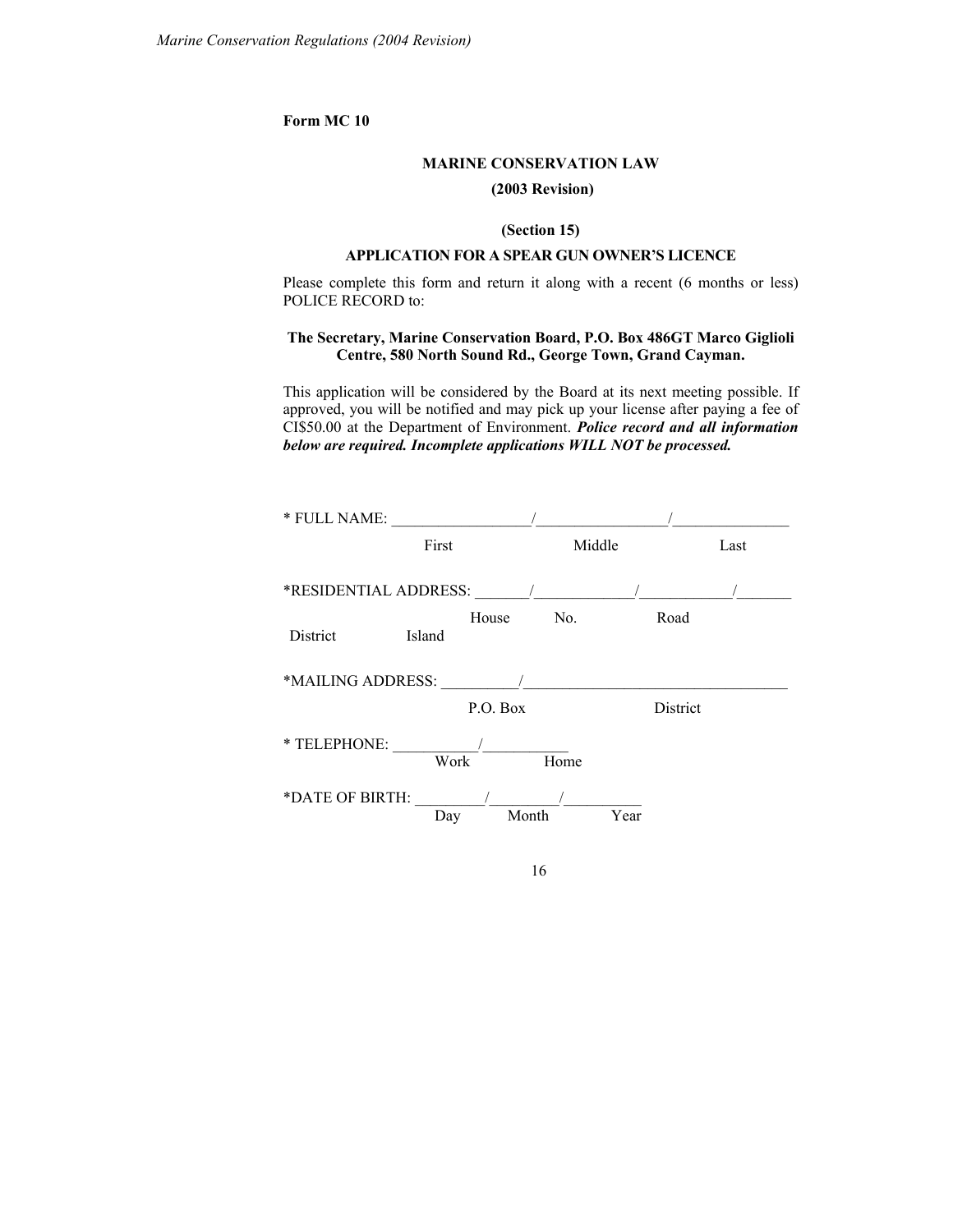TYPE OF GUN: ( ) Mechanical ( ) Pneumatic ( ) Hawaiian Sling ( ) Pole Spear ( ) Other

DESCRIPTION:  $\frac{1}{2}$  ,  $\frac{1}{2}$  ,  $\frac{1}{2}$  ,  $\frac{1}{2}$  ,  $\frac{1}{2}$  ,  $\frac{1}{2}$  ,  $\frac{1}{2}$  ,  $\frac{1}{2}$  ,  $\frac{1}{2}$  ,  $\frac{1}{2}$  ,  $\frac{1}{2}$  ,  $\frac{1}{2}$  ,  $\frac{1}{2}$  ,  $\frac{1}{2}$  ,  $\frac{1}{2}$  ,  $\frac{1}{2}$  ,  $\frac{1}{2}$  ,  $\frac{1}{2}$  ,  $\frac{1$ Make Model Colour No. of Rubbers Rod (Ss or Galv)  $*$ ID TAG #: \* ON AVERAGE, HOW OFTEN DO YOU SPEAR FISH? Once per: ( )Day ( )Week ( )Month ( ) Less

\* HAVE YOU EVER BEEN CONVICTED OF ANY VIOLATION OF THE MARINE CONSERVATION LAW? ( ) No ( ) Yes

\*IF YES, EXPLAIN: \_\_\_\_\_\_\_\_\_\_\_\_\_\_\_\_\_\_\_\_\_\_\_\_\_\_\_\_\_\_\_\_\_\_\_\_\_\_\_\_\_\_\_\_\_\_\_

\*ARE YOU FAMILIAR WITH THE MARINE CONSERVATION LAWS?

( ) Yes ( ) No

Please sign below indication that all the information provided in this application is true and complete. Any falsification or with holding of relevant information will result in denial or withdraw; of a spear gun license.

SIGNED,

Signature Date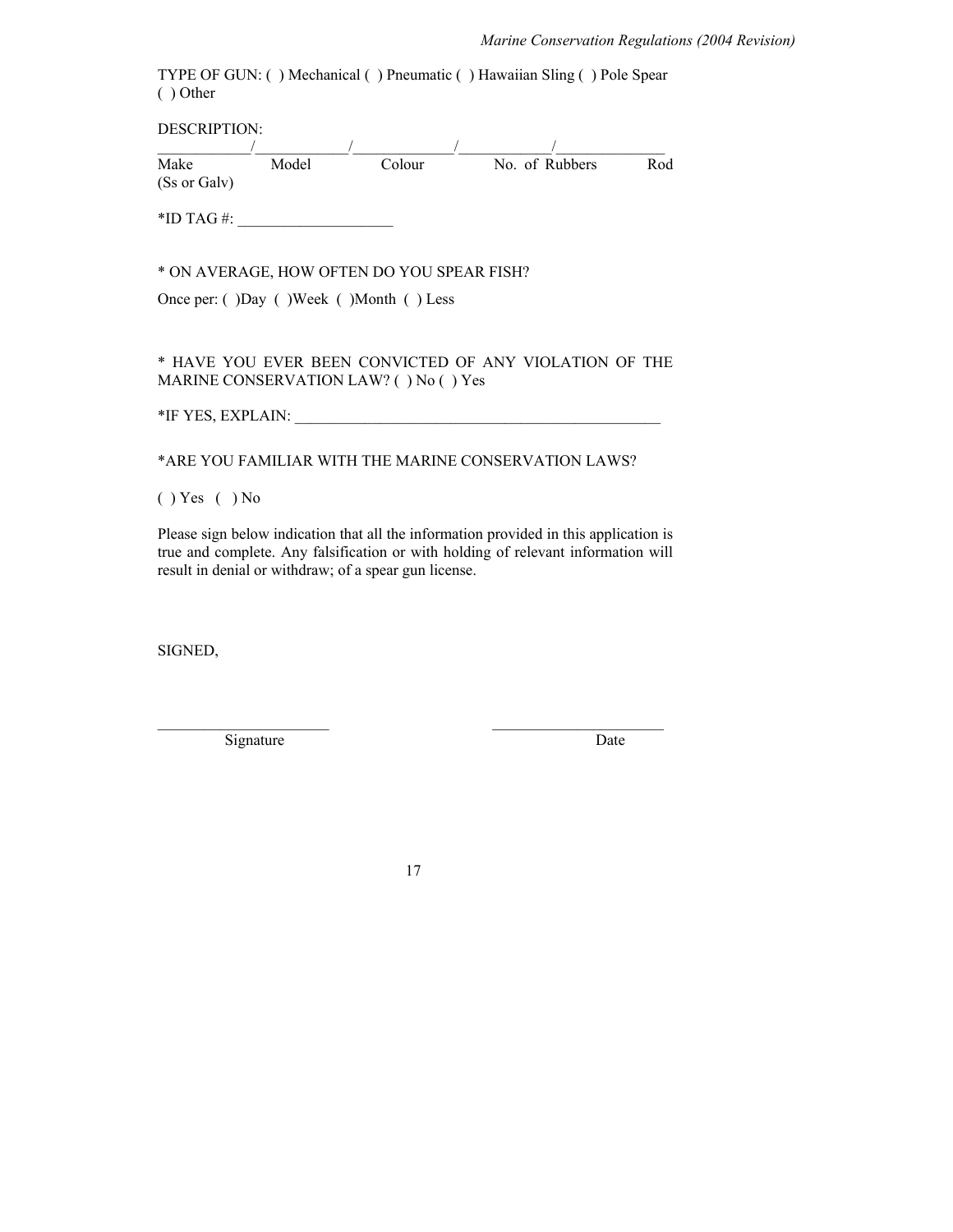#### **MARINE CONSERVATION LAW**

### **(2003 Revision)**

#### **(Section 15)**

#### **SPEAR GUN OWNER'S LICENCE**

The above-named person is hereby licensed to own and use a spear gun within the Cayman Islands and its waters, subject to the following conditions-

1. All Marine Conservation Laws must be obeyed.

2. The person holding this licence shall not permit any other person to use his spear gun.

3. The person holding this licence may possess no more than one spear gun.

4 The person holding this licence shall not remove or tamper with the identification tag affixed to the spear gun.

- 5. No more than three fish in total may be taken in any day using a spear gun.
- 6. Spear guns may not be used-
	- (a) in any of the Marine Parks Zones, i.e. Replenishment Zones, Marine Park Zones and Environmental Zones;
	- (b) in any lagoon, sound or any body of water less than 20 feet in depth;
	- (c) within two hundred yards of any dive or snorkel boats flying a dive flag indicating that there are divers in the water; or
	- (d) within one mile of any of the designated grouper spawning areas

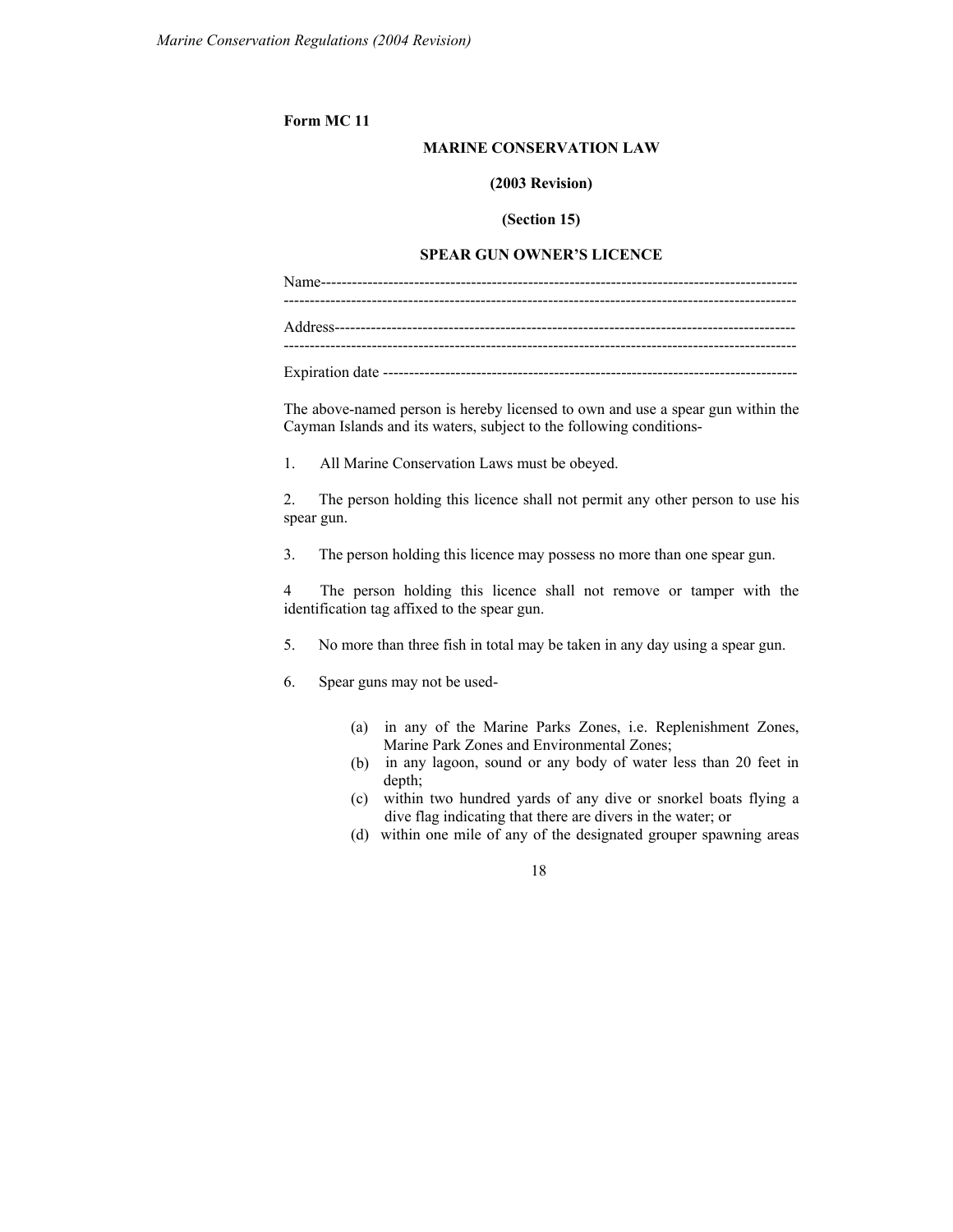during the months of November to March inclusive .

- 7. Importation of spear guns or spear gun parts is not permitted.
- 8. This licence is not transferable to any other person.

9. Violation of any of these conditions shall be cause for revocation of this licence.

Chairman, Marine Conservation Board.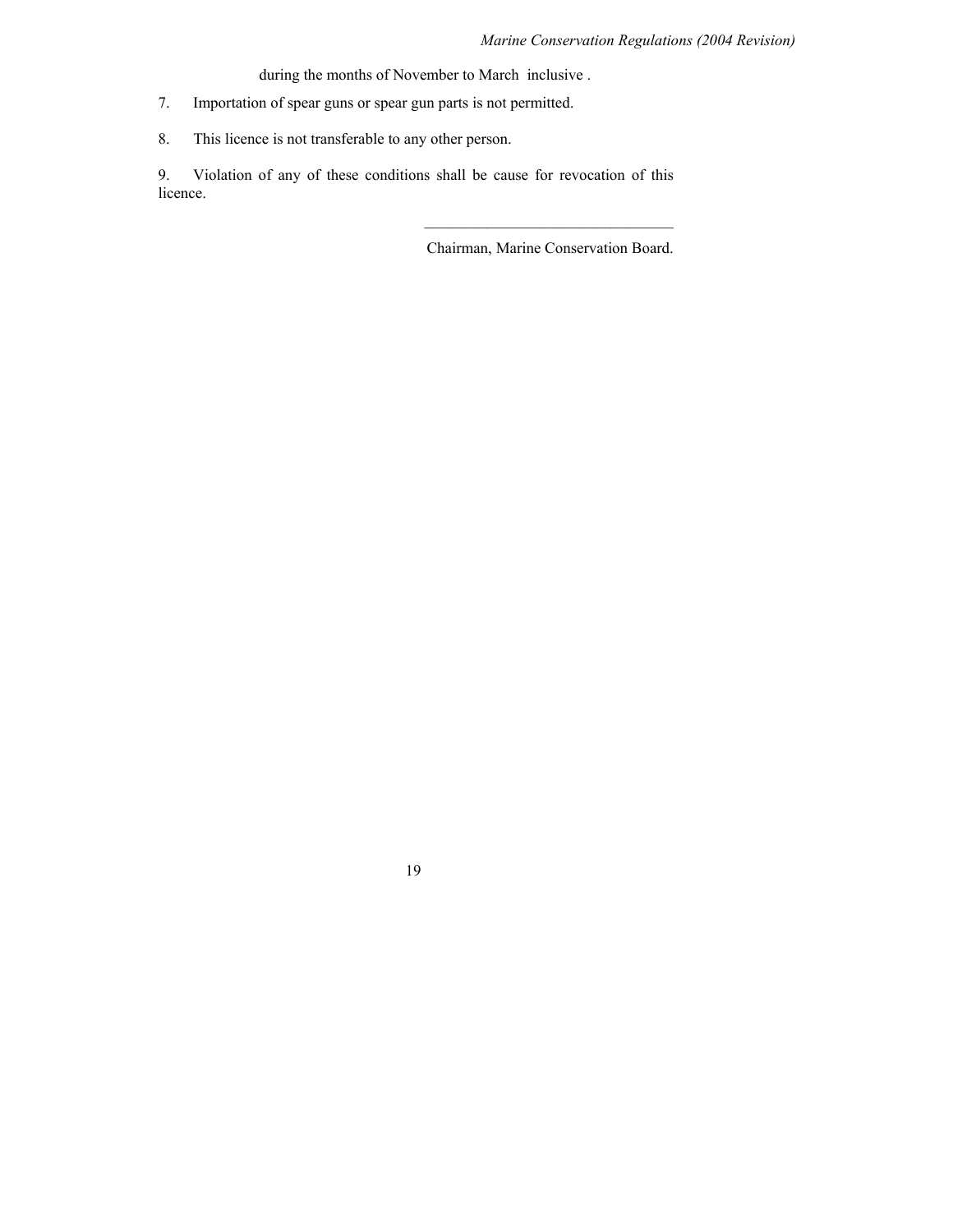### **MARINE CONSERVATION LAW**

### **(2003 Revision)**

### **(Section 17)**

### **APPLICATION FOR A FISH POT LICENCE**

Please complete this form and return it along with a recent (6 months or less) POLICE RECORD to:

### **The Secretary, Marine Conservation Board, P.O. Box 486GT Marco Giglioli Centre, 580 North Sound Rd., George Town.**

This application will be considered by the Board at its next meeting possible. If approved, you will be notified and may pick up your license after paying a fee of CI\$10.00 at the Department of Environment. *Police record and all information below are required. Incomplete applications WILL NOT be processed.*

| First                                                                                                                                                                                                                                                                                              |           | Middle              |          | Last |
|----------------------------------------------------------------------------------------------------------------------------------------------------------------------------------------------------------------------------------------------------------------------------------------------------|-----------|---------------------|----------|------|
| *RESIDENTIAL ADDRESS: $\frac{1}{2}$ / $\frac{1}{2}$ / $\frac{1}{2}$ / $\frac{1}{2}$ / $\frac{1}{2}$ / $\frac{1}{2}$ / $\frac{1}{2}$ / $\frac{1}{2}$ / $\frac{1}{2}$ / $\frac{1}{2}$ / $\frac{1}{2}$ / $\frac{1}{2}$ / $\frac{1}{2}$ / $\frac{1}{2}$ / $\frac{1}{2}$ / $\frac{1}{2}$ / $\frac{1}{2$ |           |                     |          |      |
| District Island                                                                                                                                                                                                                                                                                    | House No. |                     | Road     |      |
|                                                                                                                                                                                                                                                                                                    |           |                     |          |      |
|                                                                                                                                                                                                                                                                                                    | P.O. Box  |                     | District |      |
|                                                                                                                                                                                                                                                                                                    | Work Home |                     |          |      |
|                                                                                                                                                                                                                                                                                                    |           | $Day \t$ Month Year |          |      |
|                                                                                                                                                                                                                                                                                                    |           |                     |          |      |
|                                                                                                                                                                                                                                                                                                    | 20        |                     |          |      |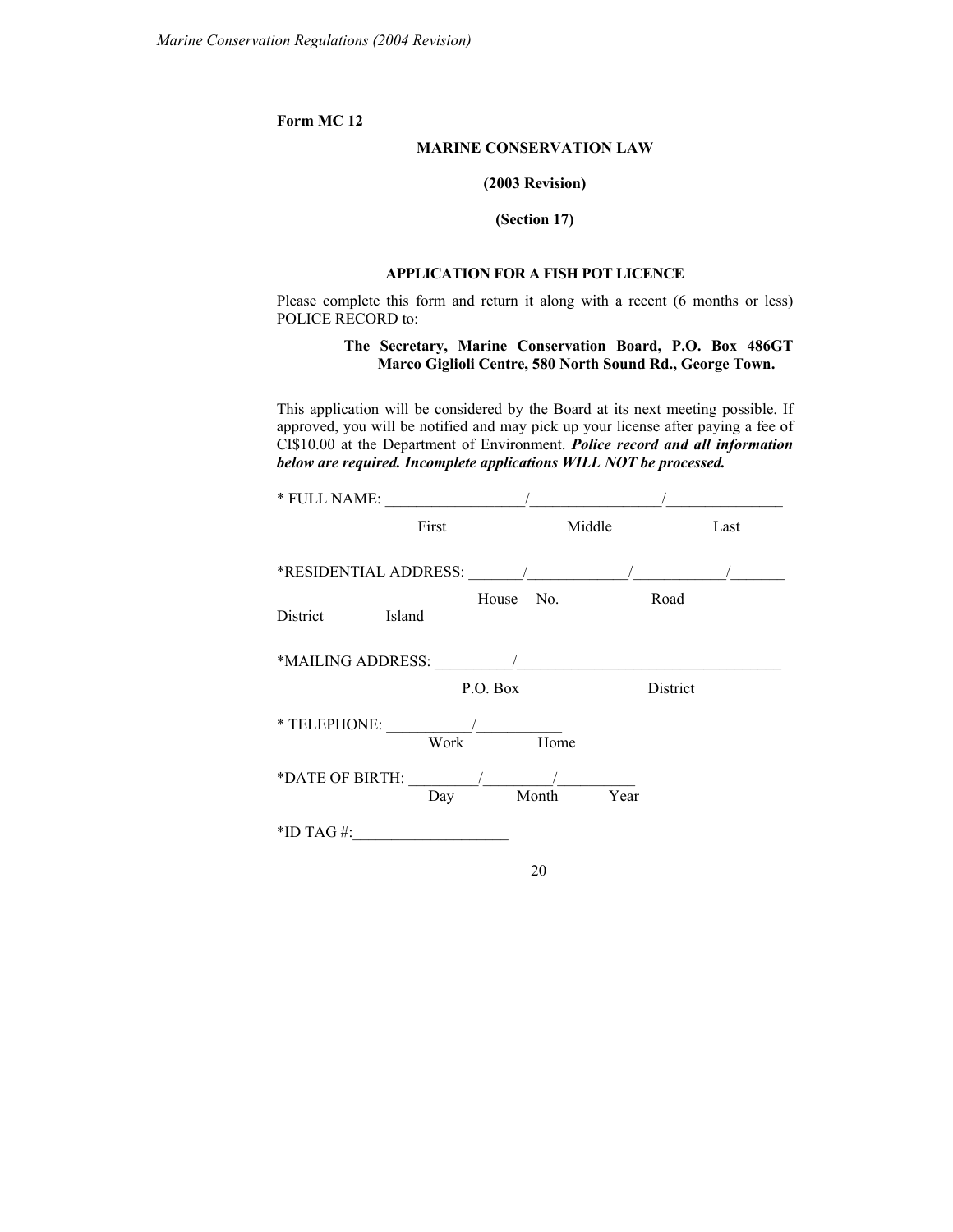\*WHERE DO YOU USUALLY SET YOUR FISH POT:  $\frac{1}{2}$ 

District In Sound <50ft. >50ft.

## \*HOW OFTEN DO YOU CHECK YOUR FISH TRAP: Once per: ( ) Day ( ) Week

\* HAVE YOU EVER BEEN CONVICTED OF ANY VIOLATION OF THE MARINE CONSERVATION LAWS? ( )No ( ) Yes

\*IF YES, EXPLAIN: \_\_\_\_\_\_\_\_\_\_\_\_\_\_\_\_\_\_\_\_\_\_\_\_\_\_\_\_\_\_\_\_\_\_\_\_\_\_\_\_\_\_\_\_\_\_\_

### \*ARE YOU FAMILIAR WITH THE MARINE CONSERVATION LAWS?

( ) Yes ( ) No

Please sign below indication that all the information provided in this application is true and complete. Any falsification or with holding of relevant information will result in denial or withdraw; of a spear gun license.

SIGNED,

Signature Date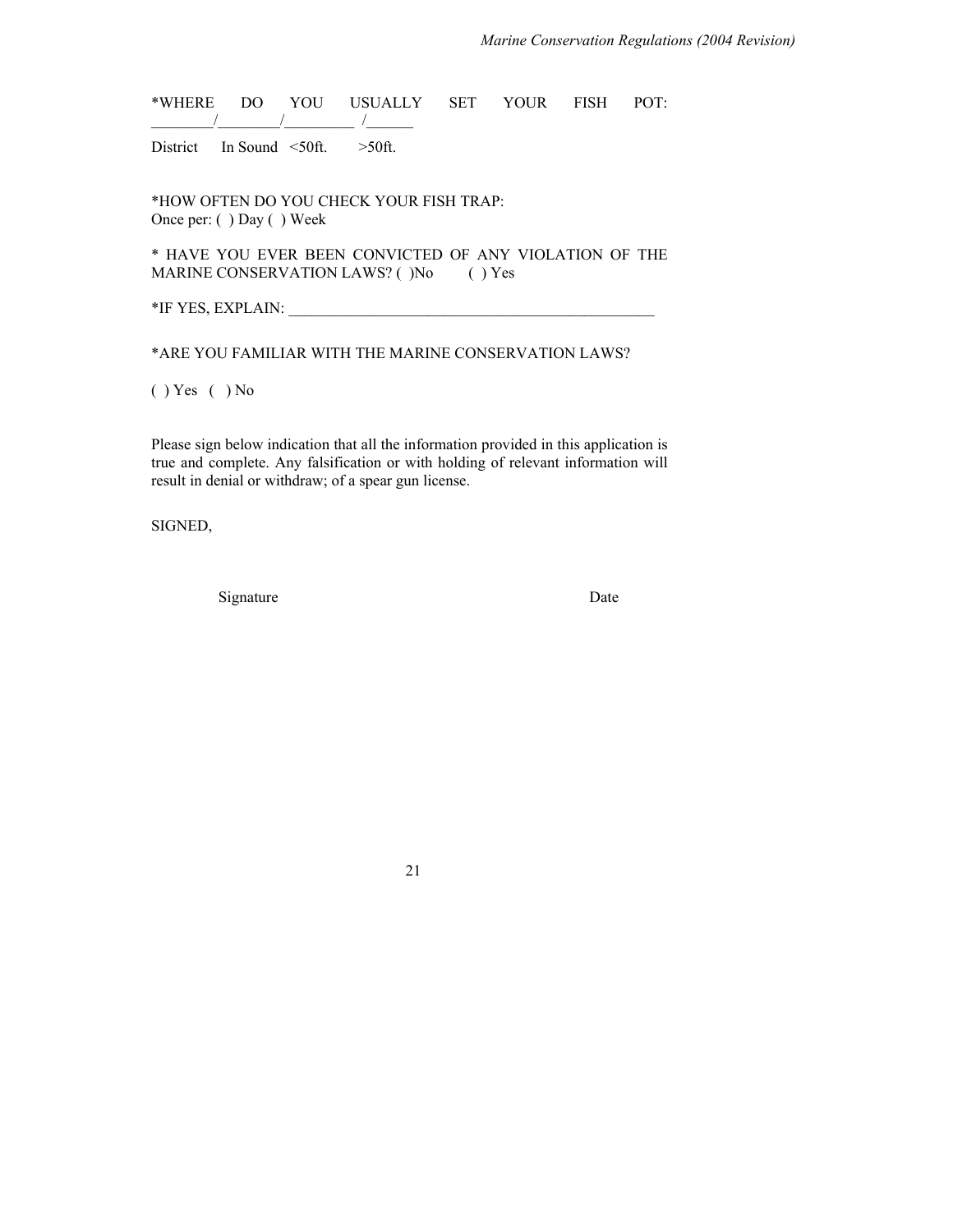## **MARINE CONSERVATION LAW**

## (2003 Revision)

## (Section 17)

## FISH POT OWNER'S LICENCE

| <i>is</i>                                                                                                                             |
|---------------------------------------------------------------------------------------------------------------------------------------|
| licensed by the Marine Conservation Board under section 17 to use a fish pot in<br>Cayman Waters subject to the following conditions- |
|                                                                                                                                       |
|                                                                                                                                       |
|                                                                                                                                       |
|                                                                                                                                       |
|                                                                                                                                       |
|                                                                                                                                       |
|                                                                                                                                       |
|                                                                                                                                       |
|                                                                                                                                       |
|                                                                                                                                       |
|                                                                                                                                       |
|                                                                                                                                       |
|                                                                                                                                       |

Secretary/Chairman Marine Conservation Board. Date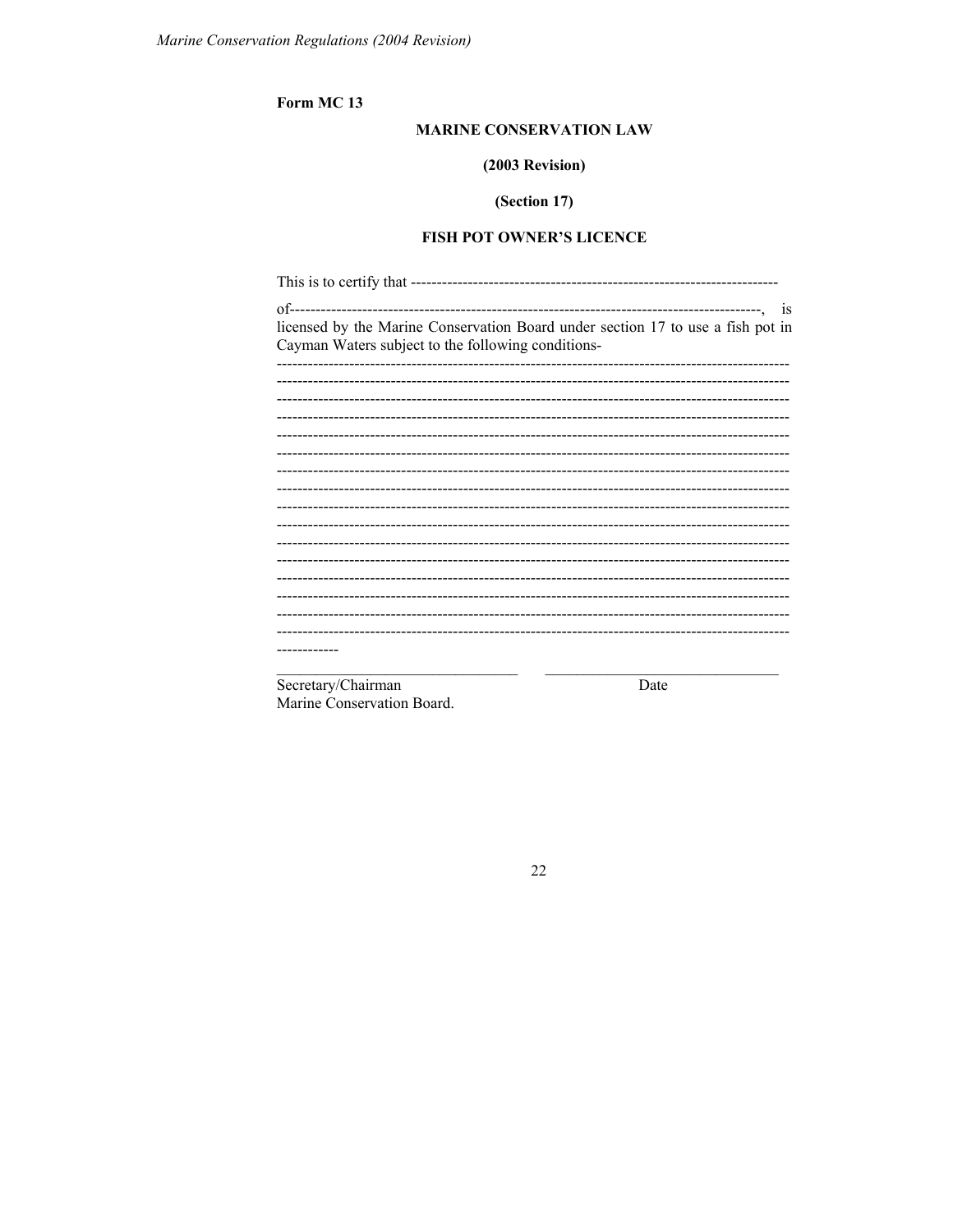### **FIFTH SCHEDULE**

#### **Fees**

The scale of fees chargeable for applications, authorisations and licences are upon the following scale and are payable upon application-

| per person per day | \$10 |
|--------------------|------|
|                    | \$10 |
|                    | \$25 |
|                    | \$25 |
|                    | \$50 |
| per pot            | \$10 |
|                    |      |

### **SIXTH SCHEDULE**

## **No-diving Zones**

### **(Regulation 8)**

## 1. **North Side**

A line drawn from latitude 19° 21'06" north longitude 81°14'24" west along the ironshore to latitude 19°21'10" north longitude 81°12'48" west thence to latitude 19°21'30" north longitude 81°12'48" west thence to latitude 19°21'20" north longitude 81°14'28" west thence to latitude 19°21'06" north longitude 81°14'24" west.

### 2. **North Side**

A line drawn from latitude 19°20'52" north longitude 81°11'42" west along the ironshore to latitude 19°20'50" north longitude 81°10'00"west thence to latitude 19°21'06" north longitude 81°10'00" west thence to latitude 19°21'20" north longitude 81°11'42" west thence to latitude 19°20'52" north longitude 81°11'42" west.